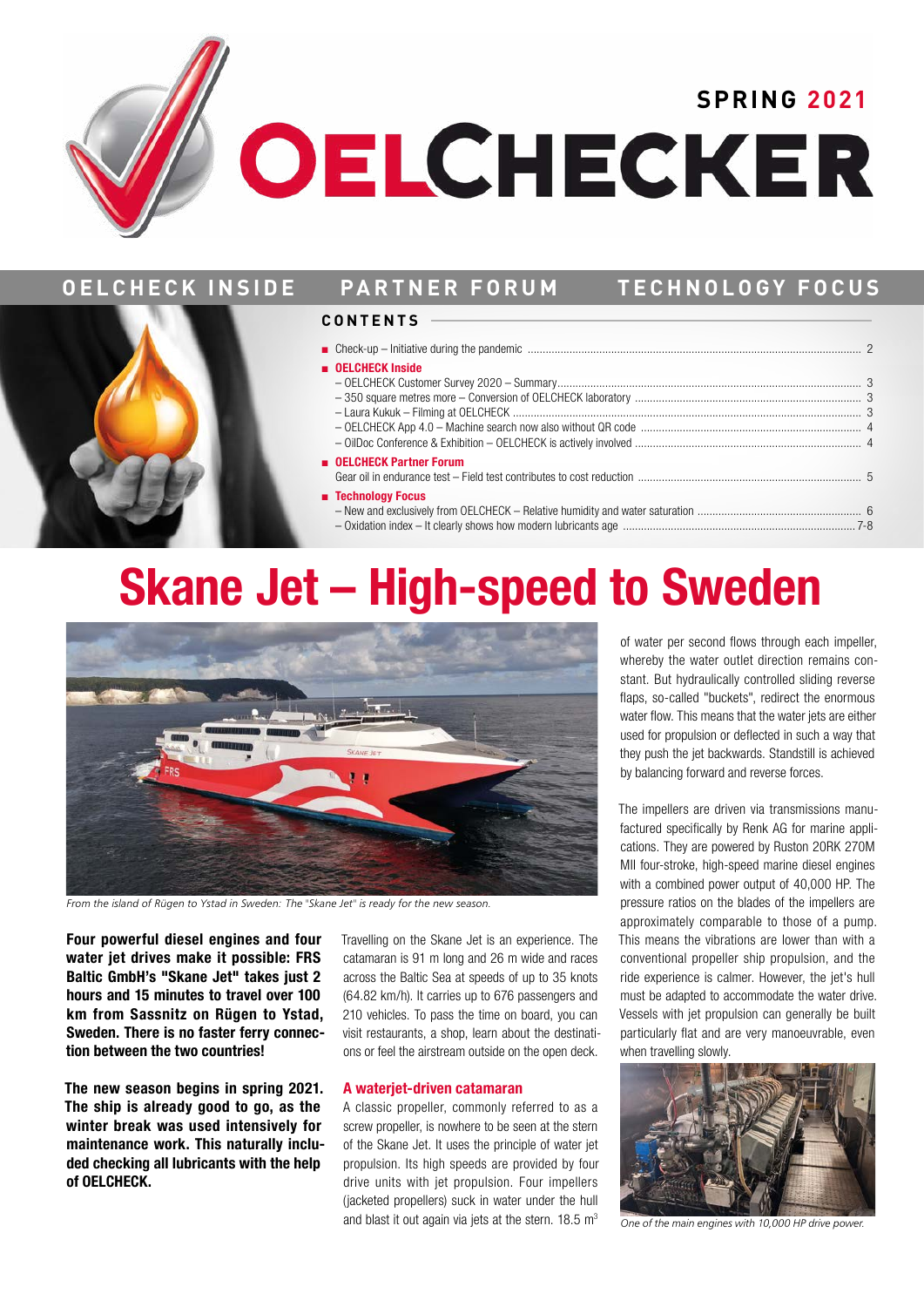### **Less sulphur, particulate matter and soot**

The shipping company only uses marine diesel (MDO) with a sulphur content of less than 0.1 % for the ..Skane Jet". This marine diesel is similar to conventional diesel fuel, but has a higher viscosity and density. It corresponds to the sulphur emission limit value required for operation in EU ports and ECAs (Emission Control Areas). In addition, the marine diesel releases significantly less particulate matter and soot during its combustion process than ship fuels with high proportions of heavy oil and sulphur.

### **Perfect maintenance – oil analyses included**

The safety of passengers and crew is of utmost importance at FRS Baltic GmbH. All safety measures comply with the requirements of the international



and national safety regulations for seagoing vessels.

trained and the procedures

maintenance condition of the company's modern ships is state-of-the-art. Inspection



The speed of the jet is determined by the thrust force of the water jet drives, the direction of travel by the position of the "buckets". Their positioning is facilitated by a hydraulic system filled with a highpressure hydraulic fluid. It protects the hydraulic components and control devices from malfunctions or failures even at low temperatures. When selecting the fluid, the shipping company considered an important property in terms of water pollution control. According to the OECD test and the GHS criteria (Globally Harmonised System), the fluid is neither acutely nor chronically toxic. OELCHECK checks samples from the hydraulic system with regard to wear, purity (filtering) and water content and detects contamination, e.g. from seawater.

The four Ruston four-stroke diesel engines are each filled with approx. 1,200 l of SAE 40 engine oil, which has proven its worth in high-speed marine engines. It is particularly thermally and oxidatively stable and protects against wear, corrosion and deposits. It also has excellent water separation characteristics. When analyzing the oils, OELCHECK examines the oil condition, checks for signs of wear, possible impurities and the condition of the

 $\frac{1}{2}$ ■ n times of Covid-19, it becomes clear how effective a company's risk management is. OELCHECK has overcome the ever-changing challenges well so far and has now taken a step towards normality. After strenuous months of shift work, we resumed normal operation on 22 March – albeit under strict conditions.

additives. The soot content and any impurities with fuel or water are examined particularly closely. 100 l of a high-performance gear oil (ISO VG 100) with extreme pressure absorption and load-bearing capacity as well as excellent seal compatibility are used to lubricate the gears. However, the transmissions are in service on the high seas. Therefore, when evaluating the oil analyses, OELCHECK tribologists pay particular attention to any water ingress and contamination with sodium, which could originate from the salty seawater.

**2 3 For further information, visit: www.frs.world** 

The winter break provides an opportunity for comprehensive maintenance of the "Skane Jet" in the town harbour of Sassnitz. However, checks and maintenance work are also carried out continuously throughout the season. The crew monitors all systems and checks compliance with all operating parameters. Lubricant samples from engines, gears and hydraulics are examined every three months by OELCHECK.

Like FRS Baltic GmbH, many shipping companies and operators of port facilities use OELCHECK lubricant analyses. Ships used to construct offshore wind turbines, the Arctic research ship Polarstern or the container terminals in the ports of Hamburg and Rotterdam also have one thing in common: The lubricants in their systems are monitored by OELCHECK lubricant analyses.

# **Check-up**



ative. Implementation was far from straightforward, but was ultimately successful. Self-tests several times a week are now mandatory for all employees in accordance with a specified schedule. The tests are painless and easy to do, and appropriate instruction has been given in advance. They are carried out at home shortly before leaving for work. After 15 minutes, the result becomes visible on a test card with a high level of accuracy (sensitivity 95%).

Only employees with a negative test result may enter our premises. On the morning of 22 March, the first checks were carried out before the start of normal operation. In each of our buildings, two employees have been specifically trained and appointed to checking the test cards and documenting the results..

We are not only delighted with the honest and positive results of our customer survey, we are also duty-bound to maintain standards and to constantly optimize our services for you.

C **we urrently, we are working intensively on a rapid vaccination programme for our employees. We** continue to do our utmost to provide our services and our customer service at the usual quality level, even under the difficult conditions of the pandemic. After all, OELCHECK is not only systemically important for the maintenance of power generation systems.

Muri

### **FRS – Ferry connections worldwide**

FRS Baltic GmbH is a company of FRS GmbH & Co. KG, which looks back on over 150 years of marine history. FRS has evolved from a regional passenger shipping company into an internationally active group of companies and is now one of Europe's leading specialist ferry operators. FRS operates 72 ships and has more than 2,000 employees worldwide. The shipping company has headquarters in Flensburg and operates numerous national and international ferry and catamaran connections, transporting around 7.9 million passengers and 2.1 million vehicles per year. FRS is also active in the areas of offshore logistics, port management, crewing and maritime management consulting.

Sincerely, Barbara Weismann



*The "Skane Jet" in the Sassnitz town harbour.*

### **Further expansion of OELCHECK laboratory**

### **OELCHECK 2020 customer survey**

### **Filming with Laura Kukuk**

### **OELCHECK INSIDE**

**What added value do OELCHECK's all-inclusive analysis kits offer when preparing reports for vintage cars?** 

This question was the focus of a video produced on behalf of OCC vintage car insurance and in cooperation with OELCHECK.

Classic car expert **Laura Kukuk**, well-known from the media, talked us through the film. She was supported by Stefan Mitterer, OELCHECK's Managing Director for Technical Service & Sales. The automotive engineer (B. Eng.) travels the world as a vehicle and classic car expert. She examines racing, sports and classic cars. OELCHECK analyses are often used for this purpose. In particular, analyses are carried out on vehicle components

such as the engine, transmission and differential in order to obtain a better overview of their condition. Of course, one thing was essential for the filming: A lubricant sample that she brought with her. This went to the laboratory, together with the questions: Why does an oil analysis make sense? And how is such a sample analyzed? In the laboratory, Stefan Mitterer discussed the individual test methods such as infrared spectroscopy, kinematic viscosity, IR index, element analysis and gas chromatography in more detail. He explained what conclusions can be drawn from the results on the condition of the lubricant and on the early detection of damage or wear.

Stefan Mitterer not only provided the film team with an insight into the company and into the world of

lubricant analysis, but also supported the evaluation of the laboratory report with his expertise. Laura Kukuk commented in conclusion, "That's why we love your reports!"



The final video is available on the OELCHECK VIMEO video page.

OELCHECK is the trendsetting laboratory for lubricant and fuel analyses in Europe. We constantly strive to achieve the highest possible level of customer satisfaction. However, this can only be achieved if we know the exact requirements of our customers. Your ideas, suggestions and criticism are important stimuli for our further development. We therefore conducted another large customer survey in December 2020. The response showed us the importance of this survey. We have received many specific suggestions and requests to improve and expand our services.

Here is a summary of the overall findings of the survey:

 **Laboratory reports and diagnoses are excellent**

The participants' verdict was clear: 97 % are very satisfied or satisfied with the laboratory reports and 85 % with the diagnoses.

### **Our consulting services are valued** The following were particularly well rated: Our expertise, speed and response to individual questions and queries about laboratory reports.

satisfied with its comprehensive functions. If you are not yet familiar with it, you can log in as a guest at www.lab.report and get an initial over-

- **LAB.REPORT as yet not known enough**  The users of our customer portal are more than view of the functions.
- **oelcheck.de the information platform** about lubricants as well as their analysis.
- try: It is simple, innovative, fast and digital.

Our frequently visited homepage provides comprehensive information about our services and

### **Our app – belongs in the spotlight**

The free OELCHECK 4.0 app has proven itself in practice, but is still underused. Give the app a

### **OELCHECKER – a popular read**

Most of the participants read our customer magazine regularly. Topics such as general lubrication knowledge, test procedures and practical reports are read frequently.

### **Perfect price-performance ratio!** Customers are always particularly critical when it comes to costs. However, the majority of participants is of the opinion that OELCHECK's priceperformance ratio is perfect.

### **Conclusion**

**A big thank you to all participants for answering our questions and for the many suggestions!**

Although the pandemic had caused delays, the new OELCHECK building at Kerschelweg 18 has long been a hive of activity. At approximately 2,000 m², it is the largest of our three buildings. The management as well as the Service and Sales, Tribology, Agent Support and Accounting departments have already moved into the new premises. The move freed up an additional 350 m² in the original OELCHECK building. This space is urgently needed for further expansion of the laboratory, as our company continues to grow dynamically not only

in terms of the number of employees, but also in terms of the amount of laboratory equipment. The additional area is on the upper floor, directly above existing laboratory rooms. We are working intensively on the extension. The carpet will be replaced by laboratory-grade PVC flooring, additional ventilation is being installed, doors are being converted, and a laboratory washroom with solvent disposal is being installed. Almost everything is being replaced. In summer 2021, the laboratory equipment will then be relocated and new equip-

ment procured. When the new laboratory area is commissioned, the oil samples can also be transported via a lift. They will be transported from the unpacking room on the ground floor to the upper floor and back down again via their own lifting platform.

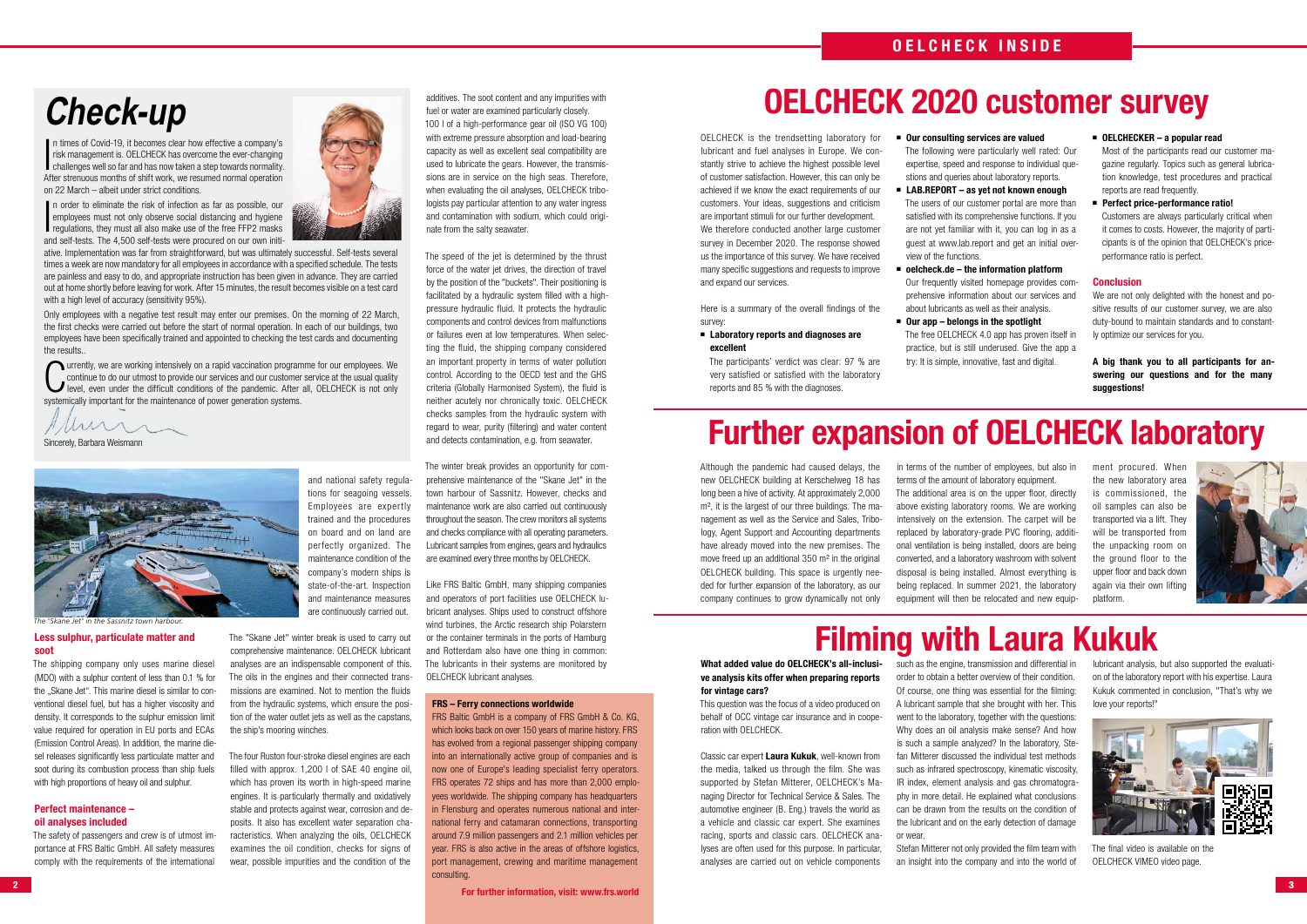# **OELCHECK App 4.0 with new feature**

**Simple. Innovative. Fast. Digital.**

# **Gear oil in continuous operation**

### **A project by VEKA AG and Hans Weber Maschinenfabrik GmbH**

# **OilDoc Conference & Exhibition**

**November 17-19, 2021 – hybrid event concept**

### **OELCHECK INSIDE**

An extra feature has been added to the OELCHECK App 4.0: Direct machine search is now possible – even without a QR code. This means that the user can now enter the sample data in two different ways, either by scanning the QR code or by directly searching for the machine.

### **How does the new feature work?**

The "machine search" function displays all machines whose operating materials have already been examined by OELCHECK. The customer can quickly and easily select the desired machine. Data entry is also easy in offline mode – the OELCHECK App 4.0 automatically synchronizes the data in online mode. The OELCHECK App 4.0 helps users to receive their laboratory report simply, innovatively, quickly and digitally.

For more benefits and information, watch our new app video. This is available on the OELCHECK VIMEO channel.

**OELCHECK App 4.0 offers the easiest way** 

**to enter sample data.** 

Customer-specific information as well as details of the individual machines are saved once and

**4 5** The speakers include OELCHECK employees who will be presenting new scientific findings and communicating current trends for day-to-day lubrication challenges:

| Nov. 17-19, 2021<br><b>Bavaria · Germany</b><br>DilDoc |                                                       |
|--------------------------------------------------------|-------------------------------------------------------|
| Conference &<br>Exhibition<br>Lubricants               | <b>POSTPONED</b>                                      |
| <b>Maintenance</b><br><b>Condition Monitoring</b>      |                                                       |
| oildoc-conference.com                                  | <b>HYBRID EVENT</b><br>Take part in-person or virtual |

**Special times require special measures: True to this motto, the OilDoc Conference & Exhibition will take place as a hybrid event this year.**

In this way, participants can decide for themselves whether they would like to be there live at the KU'KO Culture and Congress Centre in Rosenheim or participate online directly from their workplace in Europe's pioneering event on the topics of lubrication, maintenance and condition monitoring. The conference – consisting of a specialized exhibition, special networking events and top-class presentations – is in any case the ideal platform to meet leading personalities from research and development, experienced technicians and experts in the efficient use of lubricants. Distributed across three halls, there will be over 70 hand-selected specialist lectures from renowned speakers during the two-day event – also streamed live for virtual participants.



### **Our presentations at the conference:**

 **A new method for oxidation detection in industrial oils**

Sina Malenke, Scientific Team Assistance

 **Digitalization & lubricant analyses – an efficient partnership**

Stefan Mitterer, Managing Director Technical Service & Sales

- **Monitoring of antioxidant depletion by FT-IR** Dr. Thomas Fischer, Scientific Director
- **Insight into coolant analysis methods and developments**
- Dr. Christoph Heinzl, Deputy Scientific Director
- $\blacksquare$  How to extend oil service life in commer**cial vehicle diesel engines when using B100 (FAME)**

Carsten Heine, Technical Support Manager

**VEKA AG's plastic window profiles are among the most popular in the world. VEKA AG produces the majority of these with Weber extruders. In 2014, the two companies began a field trial on how long the gear oil can be used in a twin-screw extruder. OELCHECK lubricant analyses were part of the project right from the outset. In the meantime, the oil has already completed more than 40,000 operating hours without abnormalities and an oil change is not yet necessary.**



Hans Weber Maschinenfabrik GmbH has been synonymous with perfection in mechanical engineering for almost 100 years and provides customers from over 60 countries with impressive high-quality grinding and extrusion products. Over 20,000 machines are in use around the world. Most of their components are produced at the company's headquarters in Kronach, Upper Franconia. For around 50 years, VEKA AG has been using Weber extruders to manufacture plastic profiles for windows and doors.

The two family-owned companies share not only a long-standing partnership, but also high standards of quality, innovation and reliability. These go hand in hand with future-oriented and sustainable action. This requires openness to change and to alternative ideas, especially in maintenance. Up to now, VEKA AG maintenance personnel have changed the gear oil on Weber extruders after 6,000 operating hours or one year. This means that they are always on the safe side, but if a large number of systems are in operation, the costs for the maintenance time and the purchase of the new oils increase. In order to reduce costs while saving fresh oil resources, the two companies began a joint field trial.

### **A Weber DS 11 twin-screw extruder**

A mineral oil-based ISO-VG 460 industrial gear oil of type CLP was tested. It was installed in the transmission of a Weber DS11 twin-screw extruder. VEKA AG uses it to manufacture window profiles in Sendenhorst in Münsterland. It is here that the company's headquarters and centre of excellence are located.

In extrusion, thermoplastically deformable plastic is pressed through a shaping aperture under high pressure as a tough mass at a temperature of approx. 190°C. In a twin-screw extruder, two worm shafts are placed in a heated cylinder. These rotate by means of an upstream transmission and intertwine. They move the tempered raw material forwards. At the same time, the movement generates energy, which causes an additional temperature increase and causes the plastic to melt.

The performance of the transmission is not only essential for the melting process, it must also cope with high torques with relatively low axial spacing and withstand the axial forces from the extrusion process. This in turn results in the requirements for the industrial gear oil used. It should have a high pressure absorption capacity, excellent wear protection and very good resistance to ageing.

### **VEKA – first-class condition monitoring**

From the outset, the industrial transmission oil was regularly monitored and all values and activities documented. The temperature of the gear oil is continuously checked. It should not exceed 65°C. To ensure the correct temperature at all times, VEKA AG employees regularly maintain the transmission's cooling system, among other things. They also check the bleed screws and their filters for cleanliness and functionality. This allows warm air to escape instead of forming condensate. And the clean filters prevent any impurities from entering the oil circuit.

### **40,000 operating hours – 28 oil analyses**

The trial began at the end of 2014 and with it a long series of OELCHECK lubricant analyses. Since the ageing of the oil plays a decisive role in its use, all-inclusive analysis kits 2 are used with additional determination of AN/NZ. The AN (acid number) or NZ (neutralisation number) is a measure of the degree of oil acidification. By comparison with the fresh oil values, the AN allows conclusions to be drawn regarding the oxidation of the oil and the breakdown of oil additives, making it a valuable addition to infrared spectroscopy, which determines oxidation in A/cm.

The oil samples are taken at regular intervals via a drain tap specially installed on the system. Data is recorded and transmitted to OELCHECK via a QR code and app. The laboratory reports are jointly reviewed by employees of VEKA AG and Hans Weber Maschinenfabrik GmbH.

To date, the gear oil has reached a running time of over 40,000 operating hours, which have now been monitored by 28 oil analyses. The current laboratory report shows: All values are still in the green range! Even the typical wear values for copper, tin and lead coming from the bearings or bearing cages are non-critical. Contaminant levels, such as from silicon, are minimal. The viscosity and oxidation, synonymous with oil ageing, and the AN/NZ value have not yet reached their limits. The gear oil condition as a whole allows further operation of the gear oil.

### **Conclusion: Condition-dependent oil changes**

So far VEKA AG has replaced the gear oils of the extruders after 6,000 operating hours or one year. Assuming regular OELCHECK oil analyses, the oil changes are now carried out for all systems that are similar to the Weber DS 11 twin-screw extruder, depending on the oil condition. The trial continues, but its objective has already been achieved. Thanks to condition-dependent oil changes, the costs of fresh oil and labour have been reduced. OELCHECK lubricant analyses ensure the necessary safety of operation.

*A DS 11 twin-screw extruder from Hans Weber Maschinenfabrik GmbH.*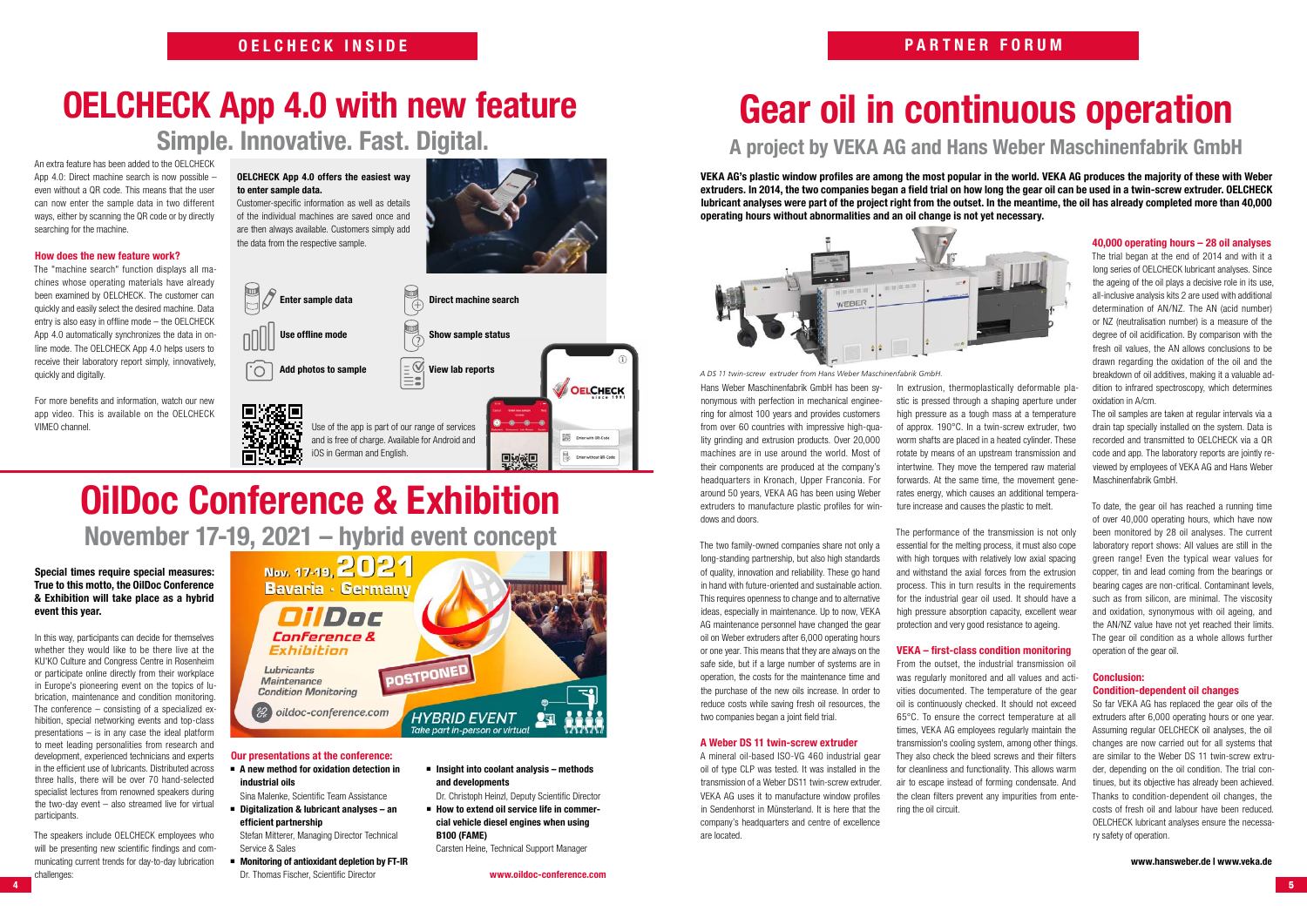# **New and exclusively from OELCHECK: Relative humidity at defined temperature and water saturation curve**

### **TECHNOLOGY FOCUS**

**OELCHECK now determines the relative humidity of oils at defined temperatures and also creates water saturation curves! This provides additional valuable information for proactive maintenance. Appropriate oil maintenance measures or oil changes can now be carried out even earlier and, above all, large hydraulic systems and circulation systems can be protected against malfunctions caused by free water.** 

Oils used for lubrication, pressure transmission or insulation should contain as little water as possible. But fresh oils always contain a small proportion of water. This water is dissolved in the oil. The proportion depends mainly on the base oil type and the additive. The relative humidity percentage indicates the concentration of water dissolved in the oil. Depending on the temperature, the oil cannot "carry" any more water if the concentration is above 100% relative humidity or if the water saturation point is reached. At this point, fine water droplets usually form and the oil becomes cloudy. If the proportion of these droplets is too high, free water settles in the form of a clearly visible phase separation, particularly during the cooling process. At a relative humidity of over 100 %, abrasive wear can occur at moving friction points. Where water is deposited instead of oil, the extremities of the surfaces are no longer lubricated. Water can cause massive corrosion and rust formation.

OELCHECK uses the Karl Fischer method to measure all the water present in the oil, i.e. dissolved and free amounts, in ppm. This absolute water content does not indicate the relative humidity and thus not how much water is dissolved in the oil or how much water the oil could absorb before it separates. But knowing the relative humidity relative to the total water present in ppm is particularly important for oil fills in large hydraulic systems, in transformers or in circulation systems where water poses a risk, such as the paper industry or cold rolling mills, but also in systems with condensation.

The creation of a water saturation curve requires the determination of the absolute water content in ppm using the Karl Fischer method. Water saturation is determined analogously with this value and from the relative humidity measured at a wide range of temperatures. On this basis, OELCHECK creates the corresponding water saturation curve, a new maintenance tool.

### **Relative humidity is variable**

The relative humidity depends on the base oil type, viscosity and additives in the oil. It also changes depending on temperature, oil ageing and humidity. Oils dissolve significantly less water at low temperatures than at high temperatures. As an oil cools down, it releases more water than at its previous operating temperature. As the temperature changes, so does the water saturation point of an oil.

- $\blacksquare$  The laboratory analysis at 25 °C shows a clear oil, but some water droplets have settled in the container. The Karl Fischer method determines an absolute water content of 284 ppm.
- At the time of sampling at 45 °C, a water content of 425 ppm can be calculated from the water saturation diagram.
- At an operating temperature in the oil tank of 70 °C, the oil is transparent, although the water content determined on the basis of the water saturation curve is assumed to be 927 ppm at 90% saturation.
- This means that when the oil cools down from 70 °C to 25 °C, 643 ppm of free water can separate from the oil.

In many systems, online sensors continuously measure the relative humidity and temperature of the oil. However, their measurements do not predict how the relative humidity and saturation limit react when temperatures change or even how high the total water content is. But it is precisely this knowledge that is important so that appropriate measures can be taken in good time, in order to protect the systems from malfunctions caused by free water.

OELCHECK provides a remedy and now offers two additional and completely new extra tests:

- **Determination of the relative humidity** in % at specified temperatures between 30 and 80 °C.
- **Calculation of the water saturation curve**  in the range of 30 to 80 °C.

If the absolute water content (at a particular temperature) is below the water saturation curve, the water is dissolved in the oil.

If the water content (at a particular temperature) is above the curve, it can be assumed that the oil is cloudy or free of water, because the oil is already fully saturated with water.

which is stated in absorption/cm oil layer thickness (A/cm), modern oils have recently also been given the dimensionless "oxidation index" in the laboratory report. While for oxidation in A/cm at a specific point in the graph, at a "band" at a wave number of  $1710 \text{ cm}^{-1}$ , the change in length compared to the base spectrum is calculated in cm, the index is based on an area calculation. In a differential spectrum, the oxidation index therefore not only looks at the change in length of a single peak, but also determines a change in area that can be calculated in a range between two wave numbers in which oxidative changes occur. The number listed in the laboratory report under "Oxidation Index" essentially corresponds to the increase in this oxidation area in cm<sup>2</sup>. OELCHECK tribologists determined the left and right wave numbers and thus the calculation range for the oxidation index, depending on different oils or their intended use. Thanks to the oxidation index defined in this way, in contrast to the pure DIN line calculation in A/cm, the oxidation of modern lubricants can also be detected at a very early stage. The oxidation index thus provides reliable information for an upcoming oil change.

**A practical example:** The oil circulation system of a paper machine is filled with 5,000 litres of CLP 100. The typical water saturation in such a system is usually approx. 90%.

For the 5,000 litres in the paper machine, this would mean that approximately three litres of free water could separate from the oil during the cooling phase from 70 °C to 25 °C.

This free water should be continuously removed during the cooling phase. Without knowledge of the water saturation curve, it would not be possible to calculate or estimate the released water content.

### **Conclusion**

With the new water saturation curve, proactive maintenance with water removal methods can take counteractive measures sooner – before the water saturation limit of an oil is exceeded and water is released at standstill. Using the saturation process, checking the oil fill depending on the temperature is significantly simplified. It becomes clear whether oil maintenance measures, drying or even an oil change are necessary or whether, for example, the oil should not fall below certain standstill temperatures..

### **Modern lubricants age differently Oxidation index clearly shows the ageing behaviour**



**Every lubricant ages over the course of its service life. The extent to which an ageing process has progressed is shown in the laboratory report in particular by the "oxidation" data. Among other analytical values, the oxidation value allows conclusions to be drawn about the remaining operating time of the oil. Oxidation is determined by IR spectroscopy in accordance with DIN 51453. This is done by passing infrared light through an oil-filled cell. The decrease in light intensity is measured as absorption. This method has already been defined at times when often simply refined mineral oils were used as base oils. Nowadays, for higher grade Group II or III oils or for partially synthetic or fully synthetic base products, oxidation can often no longer be determined with the relatively simple method, which is only defined for a certain "wave number".**  OELCHECK has therefore further developed the method for detecting oxidation. Below the "oxidation" value,

### **Oxidation in A/cm**

As mineral oils age, oxygen molecule chains form double bonds to certain hydrocarbon compounds in the oils and form new molecular chains. When infrared light passes through these molecular chains, this light is absorbed more readily than in fresh oil. By subtracting the used and fresh oil spectrum, the oxidation is indicated in the laboratory report as "absorption of the IR radiation" in (A/cm), which refers to a path length of one centimetre (oil layer thickness) of the measuring cell.



 $\overline{\bigcap}$ 

### **A standard reaches its limits**

When determining oxidation using IR spectroscopy in accordance with DIN 51453, it is assumed that a clear peak can be seen in the IR spectrum of an oxidized oil at a wave number of 1,710 cm-1 , which is influenced by the oxygen double bonds. This wave number was therefore used as the basis for the oxidation determination of mineral oil-based used oils from engines and industrial lubricants. In today's lubricants, which use better refined or partly synthetic base oils or modern additive technologies, however, the peak-based approach

no longer provides sufficiently interpretable findings. Even in trend analyses over several 10,000-hour periods, OEL-CHECK tribologists are increasingly confronted with oxidation values that hardly change, although changes in viscosity, acids or oxidation inhibitors indicate an increasing ageing of the lubricant.

Many of the newer lubricants contain synthetic base oils based on esters. In these oils, not only do the wear protection additives have a better effect, they are also more temperature-stable and age less. These synthetic long-term oils are particularly advantageous for oils in systems where oil changes are complex and expensive, or which run at high temperatures. In oil analyses, however, it is detrimental that oxidation can no longer be detected because the ester components in the IR spectrum overlap precisely in the area with the oxygen double bonds in which oxidation is calculated according to the DIN method. Oxidation also cannot be calculated for lubricants that contain viscosity index improvers (VI-improvers) or special additives that already have a clear peak area at 1,710 cm<sup>-1</sup> in fresh oil. For modern lubricants, the specification of oxidation according to DIN 51453 is in many cases extremely inaccurate; for oils with ester components, oxidation according to DIN cannot be specified. To ensure that accurate information on oil ageing is also possible for lubricants for which DIN oxidation cannot be determined, OELCHECK tribologists have taken into account the increase in viscosity the reduction in additive content, the degradation of antioxidants as well as the increase in AN (acid

*Typical FT-IR spectrum: Mineral used oil in comparison with fresh oil.*